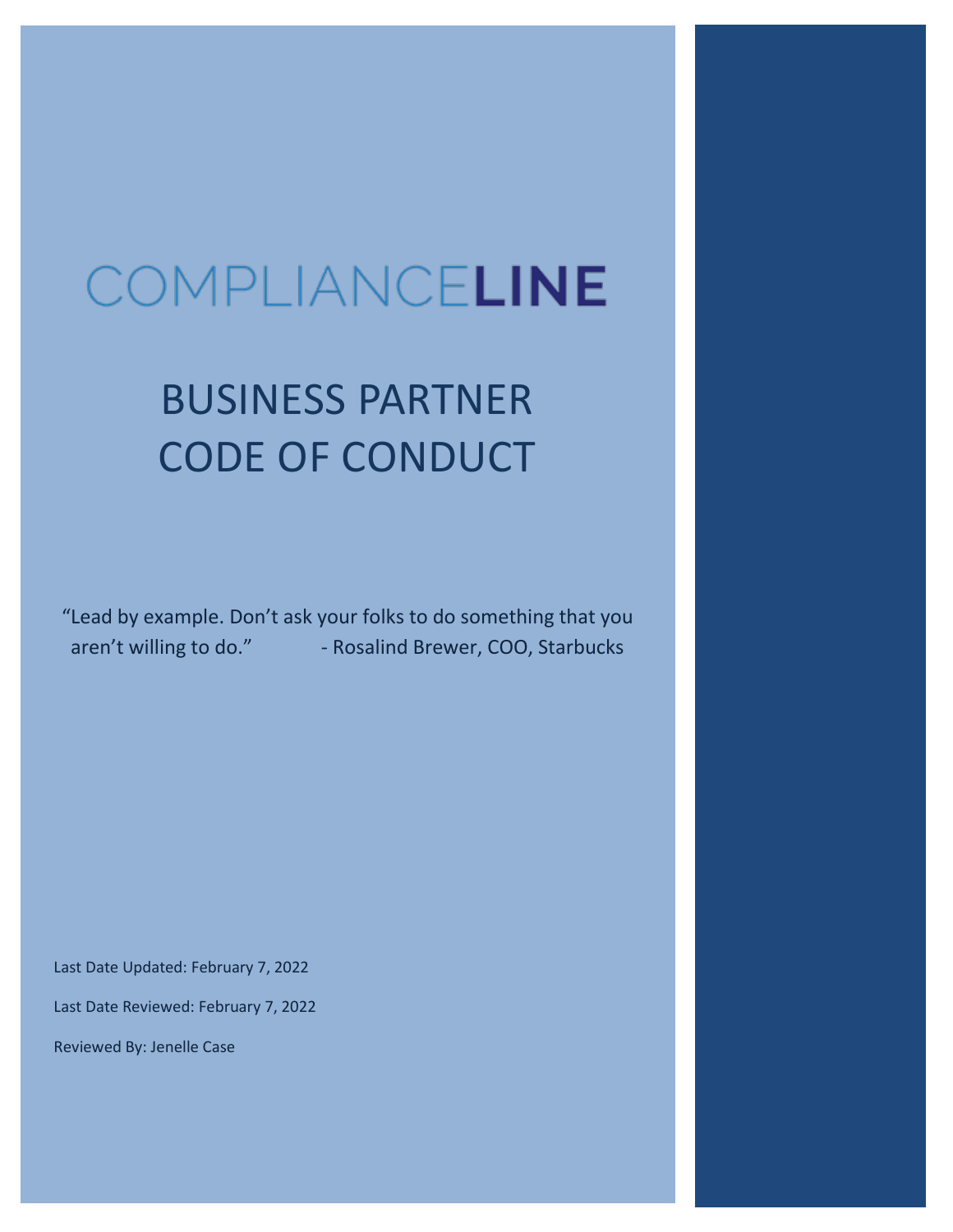## **Message from Nick Gallo and Giovanni Gallo**

*At CL we do things right. Treat people well. Make good decisions. Deliver excellent service.*

*Our foundation depends not only on our own employees but also upon our forming relationships with business partners who share our commitment to ethical business practices.* 

*This Code is not just a set of rules. It's guidance and direction to help you be sure about what is right, and what's expected of you while you partner with us. You should do the right thing. But you must also speak up when you notice something out of place. So bring up concerns and shine light on problems so we can all fix them. We expect and encourage it, because it takes attention and care from every one of us to make sure that this thing we call work is something that each of us can be proud of!*

*Thank you for your commitment to upholding our company values and adopting the behaviors outlined in this Code. When you uphold our values, it enables us to deliver great service and make the world a better workplace!*

*Nick Gallo, Co-CEO Giovanni Gallo, Co-CEO*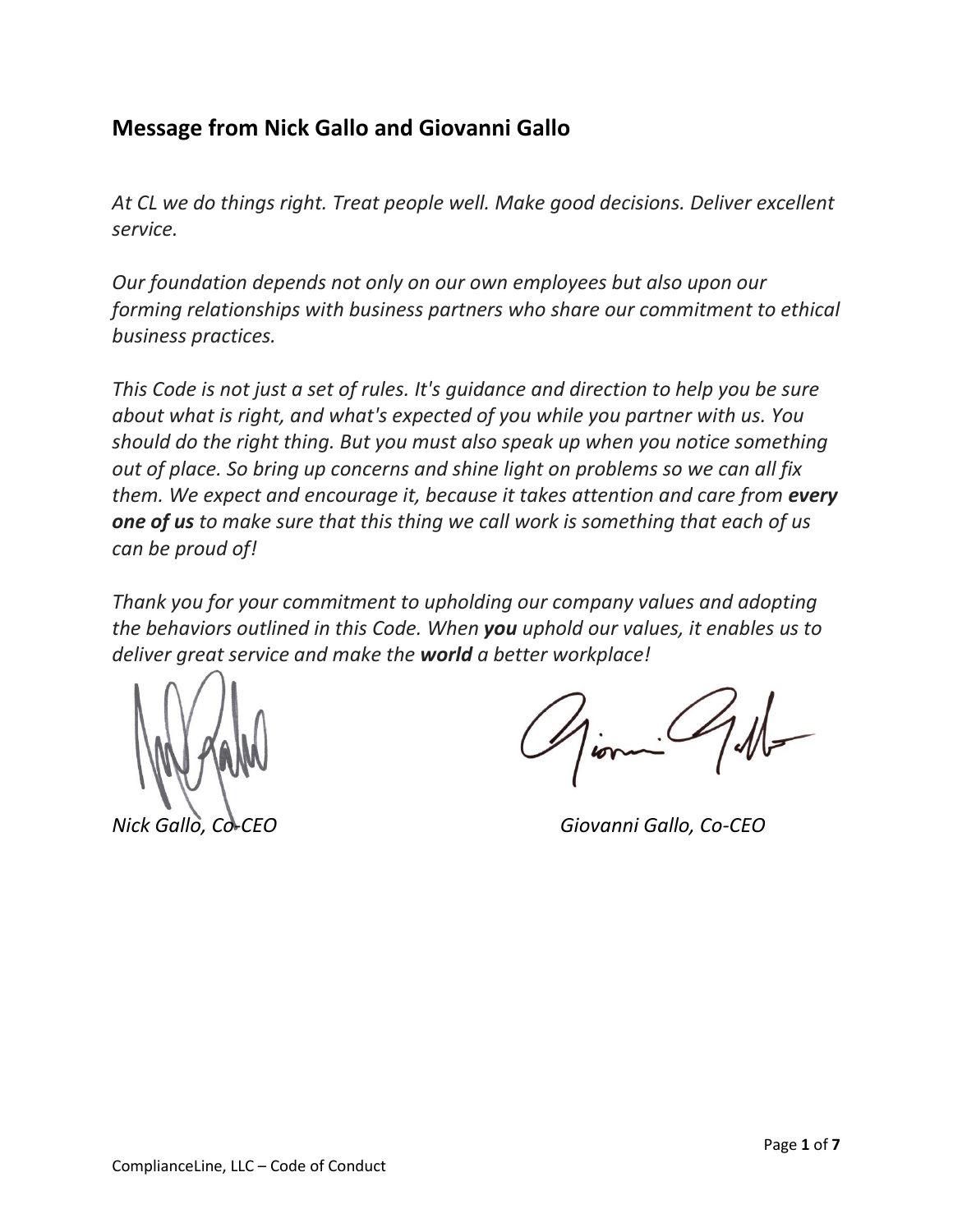# **Contents**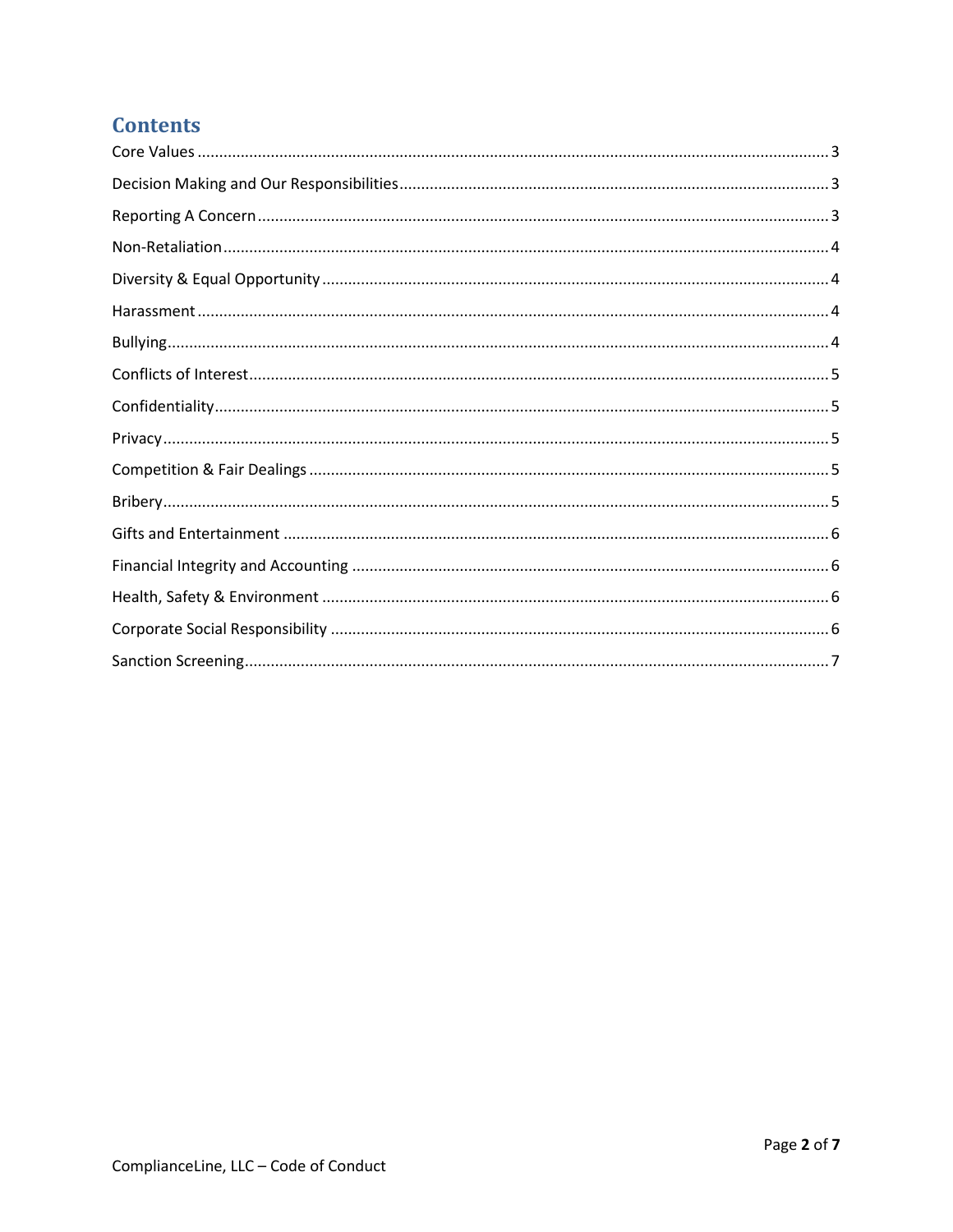### <span id="page-3-0"></span>**Core Values**

ComplianceLine Exists….

To make a difference in the world by improving the lives of all we serve.



#### <span id="page-3-1"></span>**Decision Making and Our Responsibilities**

It is all of our responsibilities to maintain high ethical standards. When making a decision, ask yourself the following:

- *Is it legal?*
- *Does it comply with the code of conduct?*
- *Does it reflect our company values and ethics?*
- *Does it respect the rights of others?*
- *If you are unsure about any of the answers, ask.*

#### <span id="page-3-2"></span>**Reporting A Concern**

The company encourages all business partners to ask questions and raise issues without fear of retaliation and is committed to treating reports seriously and investigating them thoroughly. ComplianceLine is committed to the highest possible standards of ethical, moral and legal business conduct.

Business Partners MUST report suspected unethical, illegal or suspicious behavior immediately.

**To report a concern:**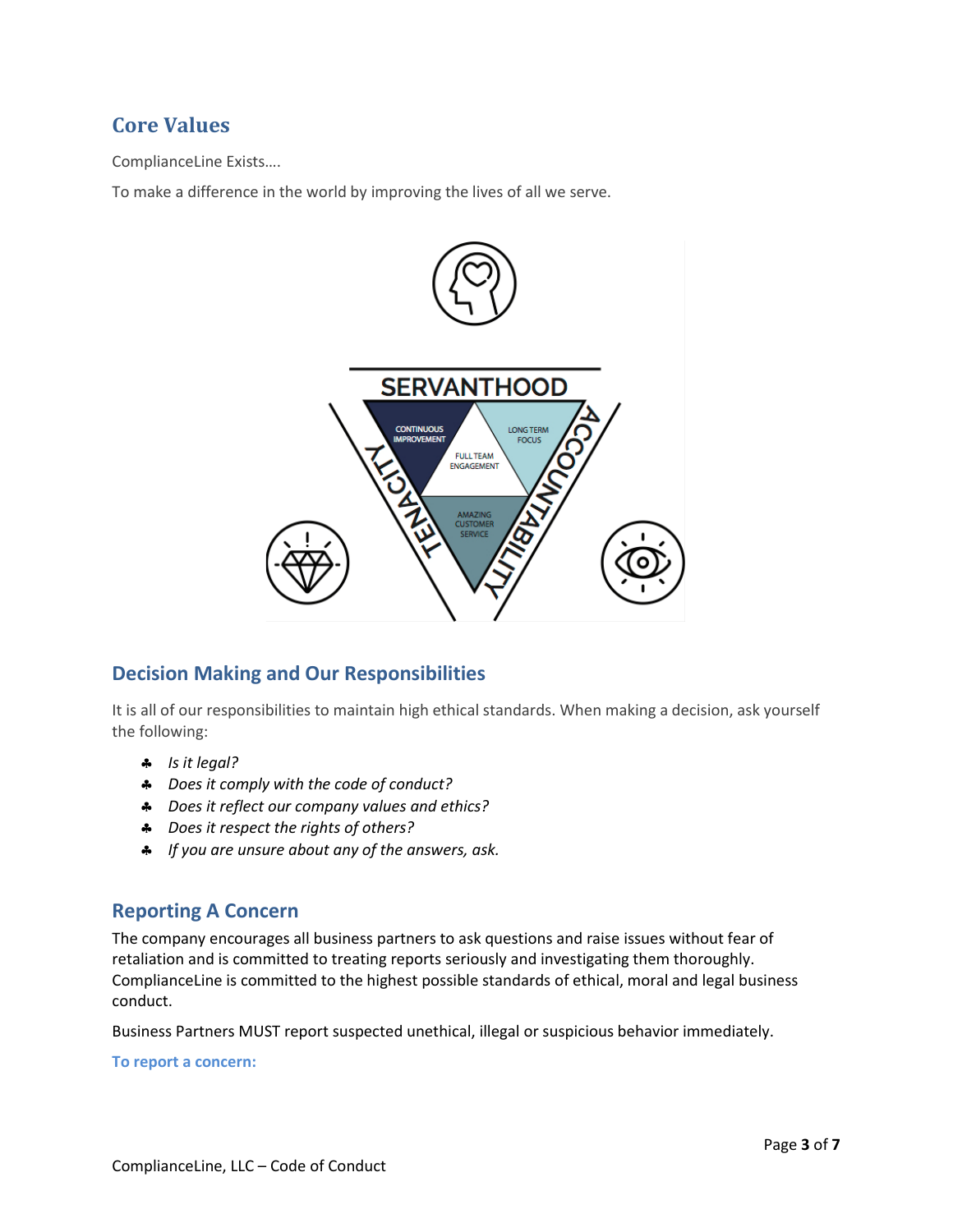- A Make a confidential and/or anonymous report online a[t www.MyComplianceReport.com](http://www.mycompliancereport.com/) and type in the ID: CL
- \* Contact Director of Compliance at (603) 512-8979
- Contact Information Security Officer at (330) 506-7875

#### <span id="page-4-0"></span>**Non-Retaliation**

ComplianceLine is committed to maintaining a culture that promotes the prevention, detection and resolution of instances of misconduct that do not conform to law, regulation, and/or policies and procedures. We understand that business partners may not report concerns if they feel they will be subject to retaliation or retribution or harassment for reporting the concern. Therefore, a non-retaliation/non-retribution policy was established to reassure business partners who wish to report concerns through the chain of supervision or Senior Management team. ComplianceLine and its employees are not permitted to engage in retaliation, retribution or any form of harassment directed against an employee who reports a compliance and/or ethics concern. Anyone who is involved in any act of retaliation or retribution against a business partner that has reported suspected misconduct in good faith will be subject to disciplinary action.

#### <span id="page-4-1"></span>**Diversity & Equal Opportunity**

It is important for ComplianceLine to attract business partners and build a team that represents the diversity of the Clients we serve. When our teams include people with different backgrounds, talents and ideas, we are more dynamic and successful.

ComplianceLine's business partners should not discriminate on the basis of race, color, gender, national origin, age, religion, disability, genetic information, sexual orientation, gender identity, or other basis protected by applicable law.

#### <span id="page-4-2"></span>**Harassment**

ComplianceLine expects our business partners to create and maintain a work environment in which people are treated with dignity, decency and respect. The environment of the company should be characterized by mutual trust and the absence of intimidation, oppression and exploitation. ComplianceLine's business partners should not tolerate unlawful discrimination or harassment of any kind.

#### <span id="page-4-3"></span>**Bullying**

We are committed to ensuring that our employees, our contractors and our clients work in safe and respectful environment that is free of bullying. Bullying can include:

- **\*** Spreading malicious rumor or gossip
- **\*** Excluding or isolating someone socially
- **\*** Establishing impossible goals
- Withholding necessary information or purposefully giving the wrong information
- **A** Intimidating someone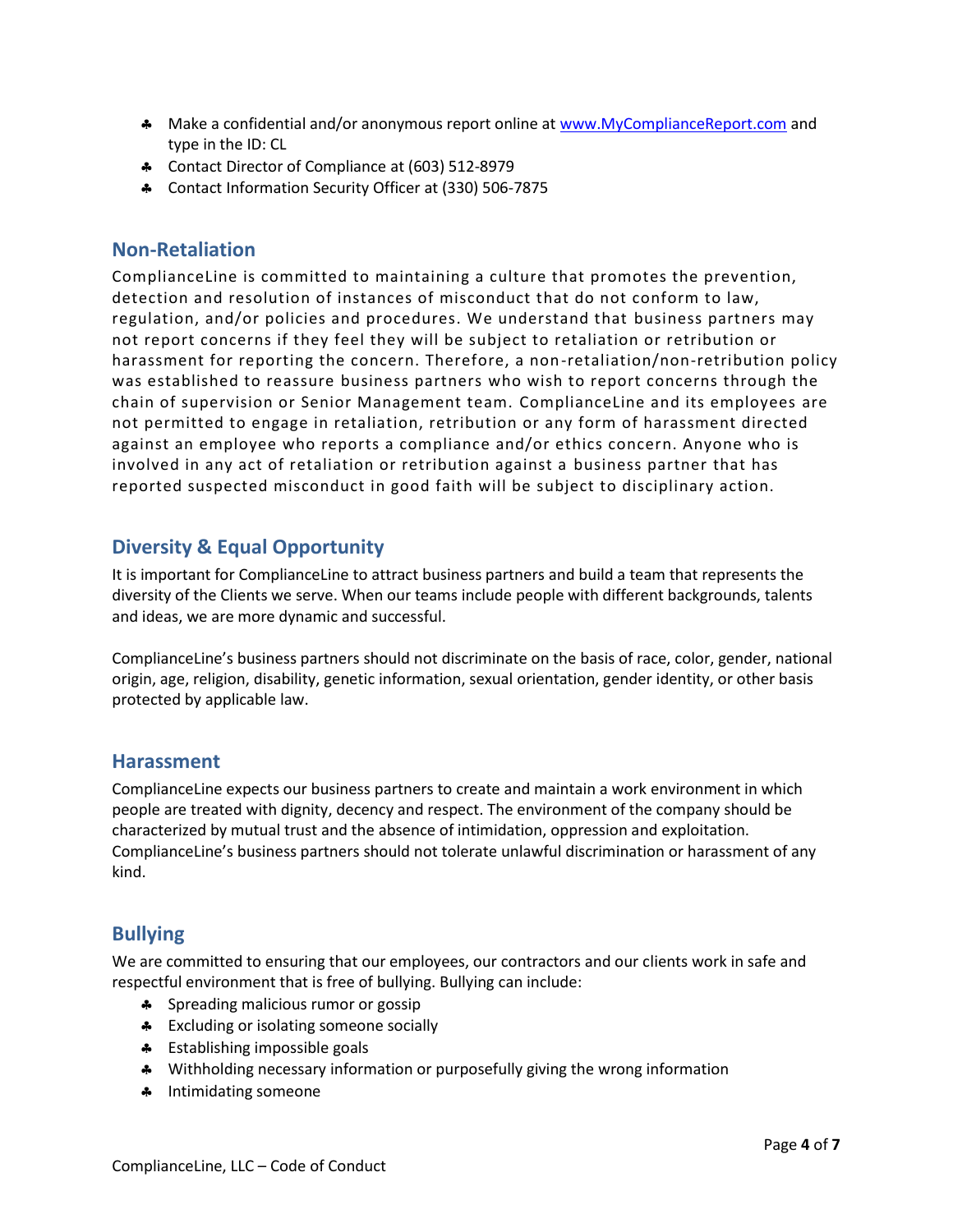- **\*** Impeding someone's work
- $\bullet$  Unfairly denying training, leave or promotion
- **4** Constantly changing work guidelines
- **\*** Sending offensive jokes or emails
- **\*** Criticizing or belittling someone constantly
- <span id="page-5-0"></span>**A** Tampering with a person's personal belongings or work equipment

#### **Conflicts of Interest**

ComplianceLine's business partners must avoid any situation that may involve a conflict or the appearance of a conflict between their personal interests and the interests of ComplianceLine. It's important for our business partners to disclose any relationships, associations or activities that could create actual, potential, or even perceived, conflict of interest with ComplianceLine.

#### <span id="page-5-1"></span>**Confidentiality**

ComplianceLine's business partners must protect ComplianceLine's information, not disclose it to any unauthorized third party, and use it only for the business of ComplianceLine. ComplianceLine and its employees maintain the confidentiality of all proprietary information.

<span id="page-5-2"></span>**As part of our commitment to protecting confidential and proprietary information, we require that all business partners must sign a Confidentiality/Non-Disclosure Agreement.**

#### **Privacy**

ComplianceLine's business partners must comply with the requirements of State, Federal, and International privacy laws. Business Partners are required to report any breaches of privacy, including the loss, theft of or unauthorized access to ComplianceLine's data.

#### <span id="page-5-3"></span>**Competition & Fair Dealings**

ComplianceLine's business partners must not manipulate, conceal, or misrepresent facts, misuse information, or otherwise act illegally, unfairly, dishonestly or unethically. ComplianceLine's business partners must adhere to any applicable fair competition laws prohibiting activities that restrain trade and create anticompetitive markets.

#### <span id="page-5-4"></span>**Bribery**

ComplianceLine's business partners must comply with all applicable local, state, federal, and international anti-bribery laws, including but not limited to the U.S. Foreign Corrupt Practices Act and the UK Bribery Act. ComplianceLine's business partners should not tolerate any form of bribery, kickback, payoff or corruption, facilitation payments, with government officials and non-government officials.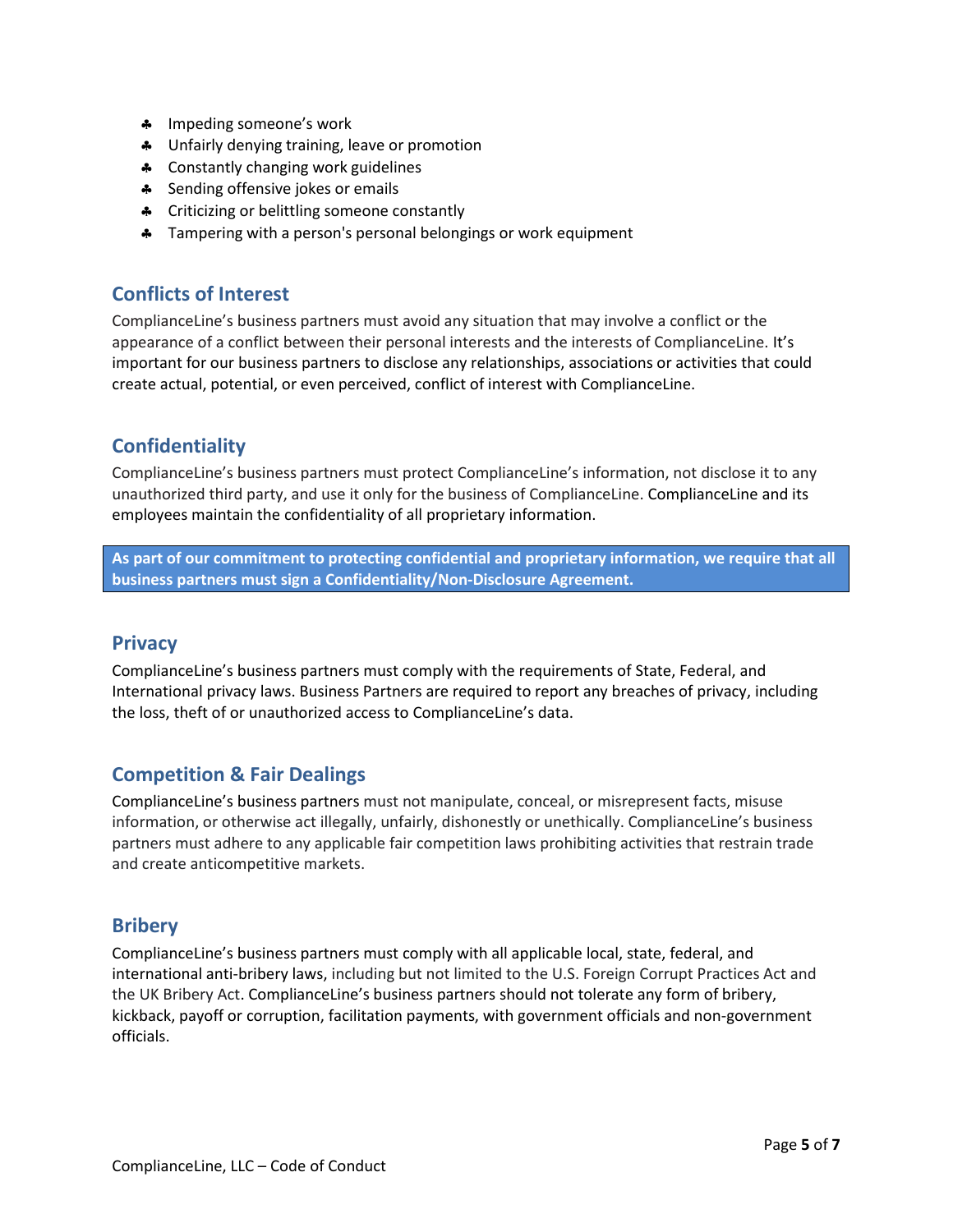#### <span id="page-6-0"></span>**Gifts and Entertainment**

ComplianceLine's business partners shall not provide any gift, meal or entertainment to a ComplianceLine employee in any situation which might improperly influence, or appear to improperly influence, such employee's decision in relation to a business partner.

#### <span id="page-6-1"></span>**Financial Integrity and Accounting**

ComplianceLine's business partners shall keep complete and accurate books and records. ComplianceLine's business partners must not engage in false and/or misleading accounting practices, including but not limited to creating "slush funds" or other improper financial practices.

#### <span id="page-6-2"></span>**Health, Safety & Environment**

ComplianceLine's business partners must provide a safe and hygienic working environment for workers and provide appropriate safety equipment and training.

#### <span id="page-6-3"></span>**Corporate Social Responsibility**

ComplianceLine's business partners are expected to treat their employees fairly in accordance with applicable laws and regulations regarding labor and employment.

Human Rights: ComplianceLine's business partners should respect fundamental human rights and adhere to and observe internationally recognized standards in our business activities.

Forced Labor: Employment with ComplianceLine's business partners should be an expression of free choice and there should be no forced, bonded or involuntary labor. All work must be voluntary.

Child Labor: ComplianceLine's business partners should not use or permit the use of child labor. ComplianceLine's business partners should adopt procedures to verify and maintain documentation that no workers are younger than the local legal age. ComplianceLine's business partners must follow all applicable local laws, regulations and standards concerning working hours and conditions for all workers.

Responsible Environmental Impact: The Company and its business partners shall conduct ongoing efforts to reduce environmental pollution while increasing sustainability.

Compensation and Working Hours: ComplianceLine's business partners shall provide all employees with accurate information about their wages, mandated benefits and any other basis of their compensation. ComplianceLine's business partners shall comply with applicable labor laws governing working hours and employee compensation in all locations in which they operate.